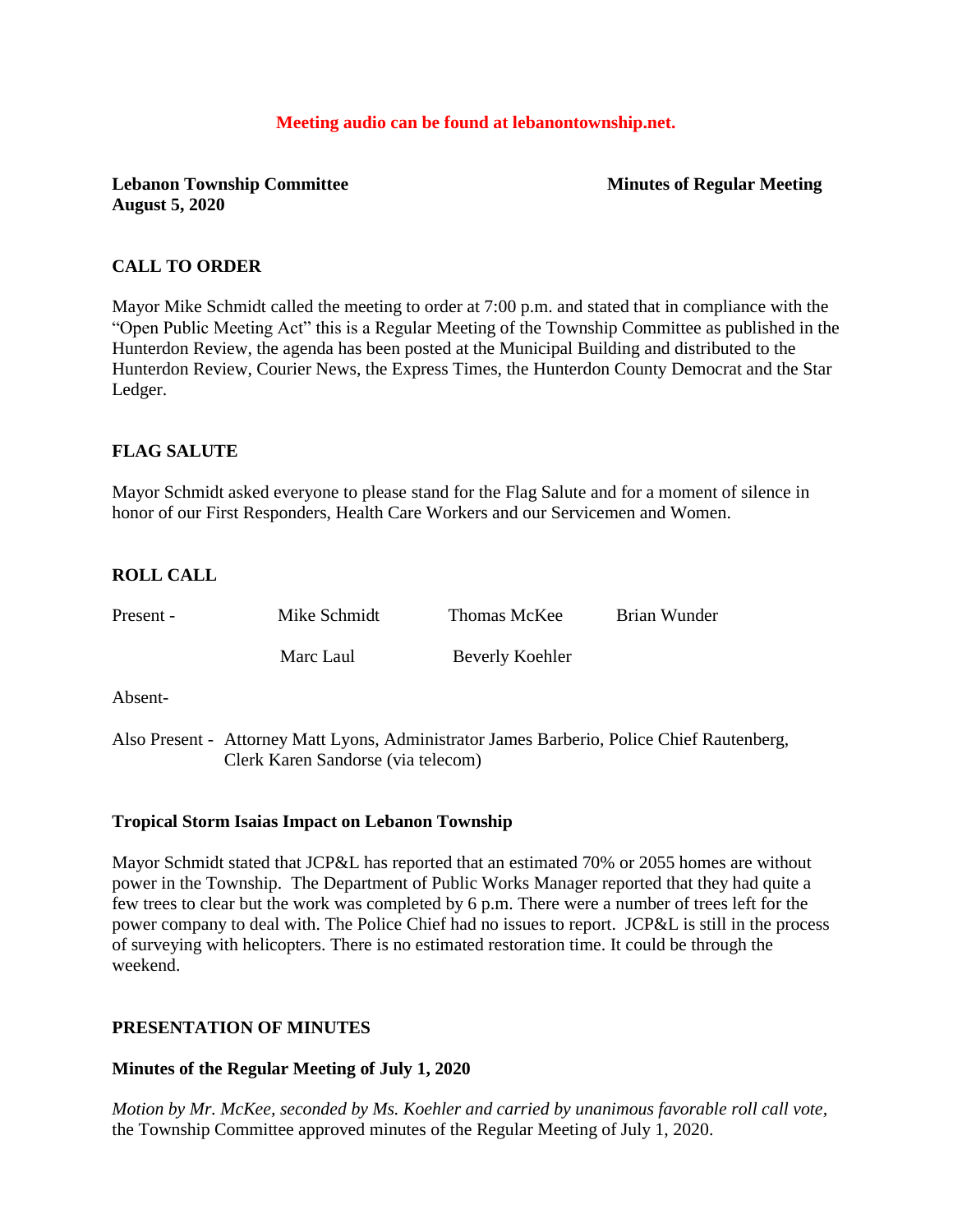LTCM 08/05/2020 Page **2** of **14**

## **PUBLIC COMMENTS – for agenda items only.**

*Motion by Ms. Koehler, seconded by Mr. McKee and carried by unanimous favorable roll call vote,* the Township Committee opened the Public Comment portion of the meeting.

There were no comments from the public.

*Motion by Mr. Laul, seconded by Mr. McKee and carried by unanimous favorable roll call vote, the* Township Committee closed the Public Comment portion of the meeting.

## **ORDINANCES**

## **Ordinance No. 2020-06 – Adding Chapter 196 – Disorderly Conduct**

*Motion by Mr. Wunder, seconded by Mr. Laul and carried by unanimous favorable roll call vote, the*  Township Committee approved Ordinance No. 2020-06, on first reading, as entitled below.

TOWNSHIP OF LEBANON COUNTY OF HUNTERDON ORDINANCE NO. 2020-06 AN ORDINANCE ADDING CHAPTER 196 TO THE CODE OF THE TOWNSHIP OF LEBANON, COUNTY OF HUNTERDON, STATE OF NEW JERSEY, SPECIFICALLY ENTITLED "DISORDERLY CONDUCT"

## **Public Hearing to be held on September 2, 2020**

## **Ordinance No. 2020-07- Amending Chapter 1, Article II**

*Motion by Ms. Koehler, seconded by Mr. Laul and carried by unanimous favorable roll call vote, the*  Township Committee approved Ordinance No. 2020-07 on first reading, as entitled below.

> TOWNSHIP OF LEBANON COUNTY OF HUNTERDON ORDINANCE NO. 2020-07 AN ORDINANCE AMENDING CHAPTER 1, ARTICLE II, OF THE TOWNSHIP OF LEBANON, COUNTY OF HUNTERDON, STATE OF NEW JERSEY

## **Public Hearing to be held on September 2, 2020**

## **Ordinance No. 2020-08 – Revising Chapter 205, Article II; and Chapter 400-54(D) – Fees**

*Motion by Ms. Koehler, seconded by Mr. Wunder and carried by unanimous favorable roll call vote,* the Township Committee approved Ordinance No. 2020-08, on first reading, subject to the amendment of, Under Memorial Park Rental Fees, Over 100 guests is to be changed to Over 100-499 guests.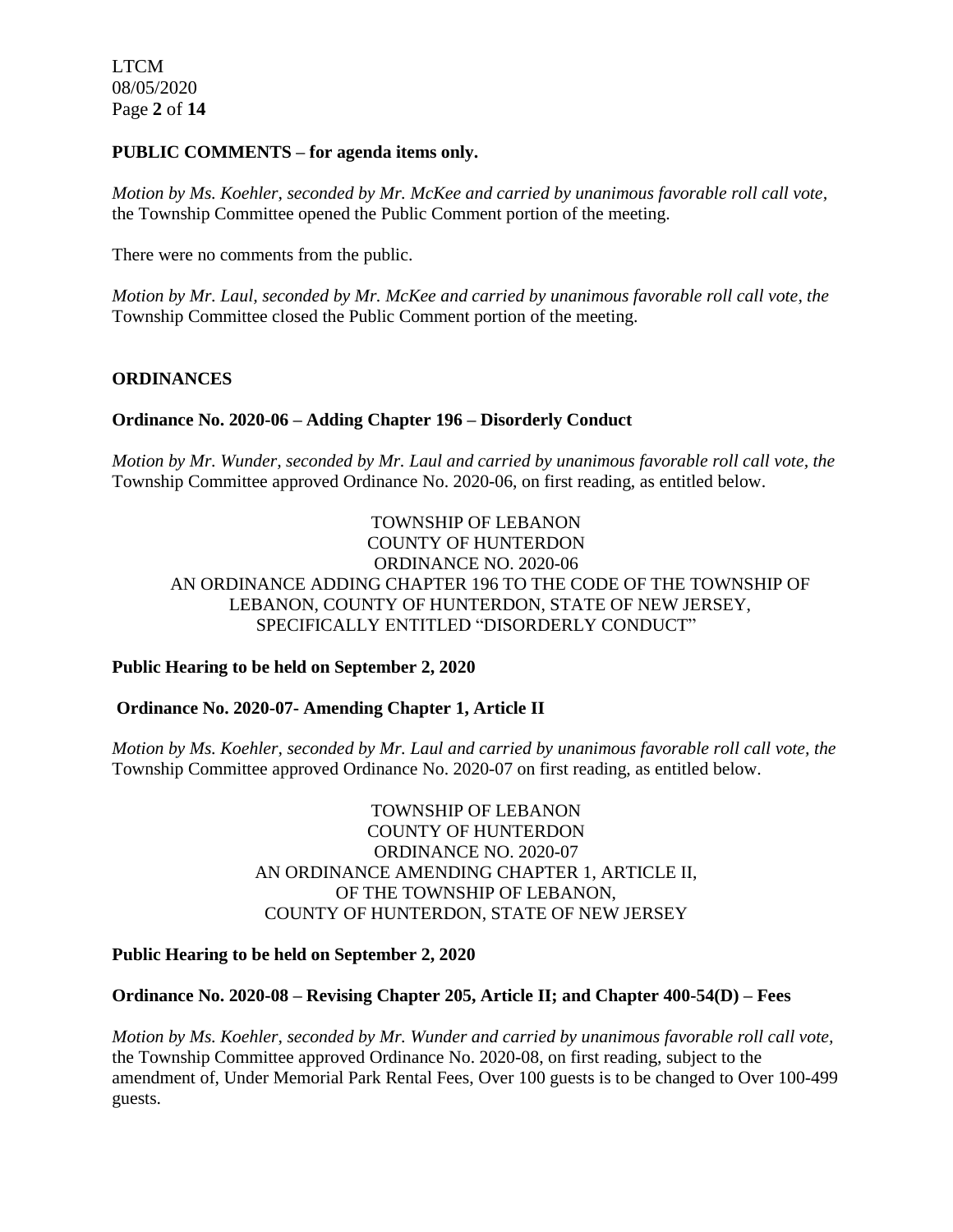## TOWNSHIP OF LEBANON COUNTY OF HUNTERDON ORDINANCE NO. 2020-08 AN ORDINANCE REVISING CHAPTER 205, ARTICLE II; AND CHAPTER 400-54(D) OF THE TOWNSHIP OF LEBANON, COUNTY OF HUNTERDON, STATE OF NEW JERSEY

## **Public Hearing to be held on September 2, 2020**

## **Ordinance No. 2020-09 – Repealing Existing and Adopting New Chapter 77- "Police Department"**

*Motion by Mr. Wunder, seconded by Ms. Koehler and carried by unanimous favorable roll call vote,* the Township Committee approved Ordinance No. 2020-09, on first reading, as entitled below. Discussion was held on the Rules and Regulations document. The final version will be provided to the Clerk tomorrow. It will make no reference to the titles of Detectives or Lieutenants or the obligation to utilize the Township Physician.

TOWNSHIP OF LEBANON COUNTY OF HUNTERDON ORDINANCE NO. 2020-09 AN ORDINANCE REPEALING EXISTING CHAPTER 77 ENTITLED "POLICE DEPARTMENT," OF MUNICIPAL CODE OF THE TOWNSHIP OF LEBANON, COUNTY OF HUNTERDON, STATE OF NEW JERSEY, AND ADOPTING NEW CHAPTER 77 ENTITLED "POLICE DEPARTMENT"

**Public Hearing to be held on September 2, 2020**

**RESOLUTIONS**

# **Resolution 49-2020 - Bond Anticipation Note - \$1,435,138**

*Motion by Mr. Laul, seconded by Mr. McKee and carried by unanimous favorable roll call vote, the* Township Committee approved Resolution No. 49-2020 as written below.

> TOWNSHIP OF LEBANON COUNTY OF HUNTERDON STATE OF NEW JERSEY RESOLUTION NO. 49-2020

RESOLUTION OF THE TOWNSHIP COMMITTEE OF THE TOWNSHIP OF LEBANON, IN THE COUNTY OF HUNTERDON, NEW JERSEY, COVENANTING TO COMPLY WITH THE PROVISIONS OF THE INTERNAL REVENUE CODE OF 1986, AS AMENDED, APPLICABLE TO THE EXCLUSION FROM GROSS INCOME FOR FEDERAL INCOME TAX PURPOSES OF INTEREST ON OBLIGATIONS ISSUED BY THE TOWNSHIP OF LEBANON AND AUTHORIZING THE MAYOR, TOWNSHIP CLERK, CHIEF FINANCIAL OFFICER AND OTHER TOWNSHIP OFFICIALS TO TAKE SUCH ACTION AS THEY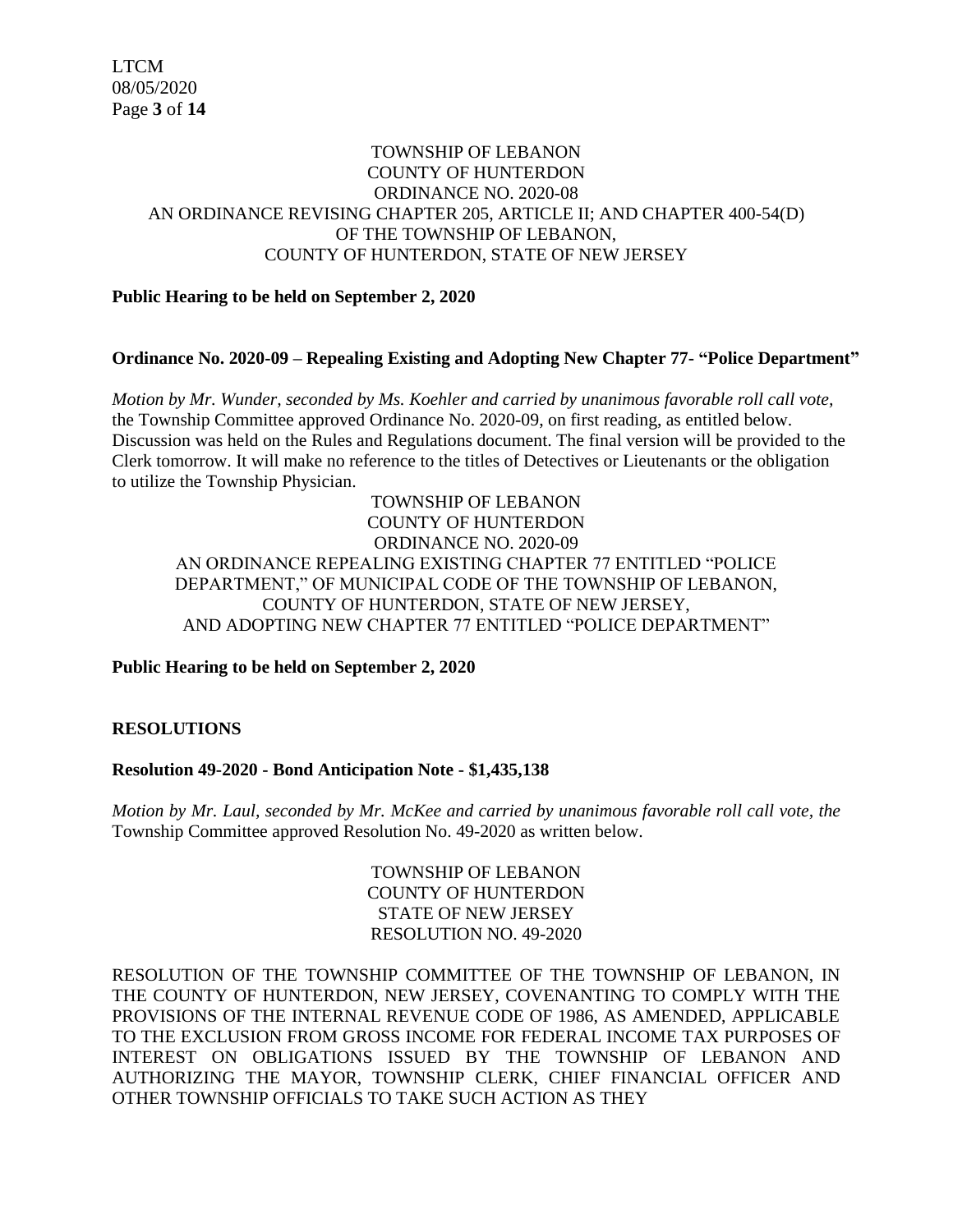LTCM 08/05/2020 Page **4** of **14**

MAY DEEM NECESSARY OR ADVISABLE TO EFFECT SUCH COMPLIANCE AND DESIGNATING A \$1,435,138 BOND ANTICIPATION NOTE, DATED JULY 24, 2020, PAYABLE JULY 23, 2021, AS A "QUALIFIED TAX-EXEMPT OBLIGATION" PURSUANT TO SECTION 265(b)(3) OF THE INTERNAL REVENUE CODE OF 1986, AS AMENDED.

WHEREAS, the Township of Lebanon, in the County of Hunterdon, New Jersey (the "Township") from time to time issues bonds, notes and other obligations the interest on which is excluded from gross income for Federal income tax purposes and desires to take such action as may be necessary or advisable to establish and maintain such exclusion; and

WHEREAS, the Internal Revenue Code of 1986, as amended (the "Code"), contains provisions with respect to the exclusion from gross income for Federal income tax purposes of interest on obligations, including provisions, among others, which require issuers of tax-exempt obligations, such as the Township to account for and rebate certain arbitrage earnings to the United States Treasury and to take other action to establish and maintain such Federal tax exclusion; and

WHEREAS, the Township intends to issue a \$1,435,138 bond anticipation note, dated July 24, 2020 and payable July 23, 2021 (the "Note"); and

WHEREAS, the Township desires to designate the Note as a "qualified tax-exempt obligation" pursuant to Section 265(b)(3) of the Code;

NOW, THEREFORE, BE IT RESOLVED by the Township Committee of the Township of Lebanon, in the County of Hunterdon, New Jersey, as follows:

SECTION 1. The Township Committee hereby covenants on behalf of the Township, to the extent permitted by the Constitution and the laws of the State of New Jersey, to do and perform all acts and things permitted by law and necessary to assure that interest paid on bonds, notes or other obligations of the Township (including the Note) be and remain excluded from gross income of the owners thereof for Federal income tax purposes pursuant to Section 103 of the Code.

SECTION 2. The Mayor, Township Clerk, Chief Financial Officer and other officials of the Township are hereby authorized and directed to take such action, make such representations and give such assurances as they may deem necessary or advisable to effect compliance with the Code.

SECTION 3. The Note is hereby designated as a "qualified tax-exempt obligation" for the purpose of Section 265(b)(3) of the Code.

SECTION 4. It is hereby determined and stated that (1) the Note is not a "private activity bond" as defined in the Code and (2) the Township and its subordinate entities, if any, do not reasonably anticipate issuing in excess of \$10 million of new money tax-exempt obligations (other than private activity bonds) during the calendar year 2020.

SECTION 5. It is further determined and stated that the Township has not, as of the date hereof, issued any tax-exempt obligations (other than the Note) during the calendar year 2020.

SECTION 6. The Township will, to the best of its ability, attempt to comply with respect to the limitations on issuance of tax-exempt obligations pursuant to Section 265(b)(3) of the Code; however, said Township does not covenant to do so, and hereby expressly states that a covenant is not made hereby.

SECTION 7. The issuing officers of the Township are hereby authorized to deliver a certified copy of this resolution to the original purchaser of the Note and to further

provide such original purchaser with a certificate of obligations issued during the calendar year 2020 dated as of the date of delivery of the Note.

SECTION 8. This resolution shall take effect immediately upon its adoption.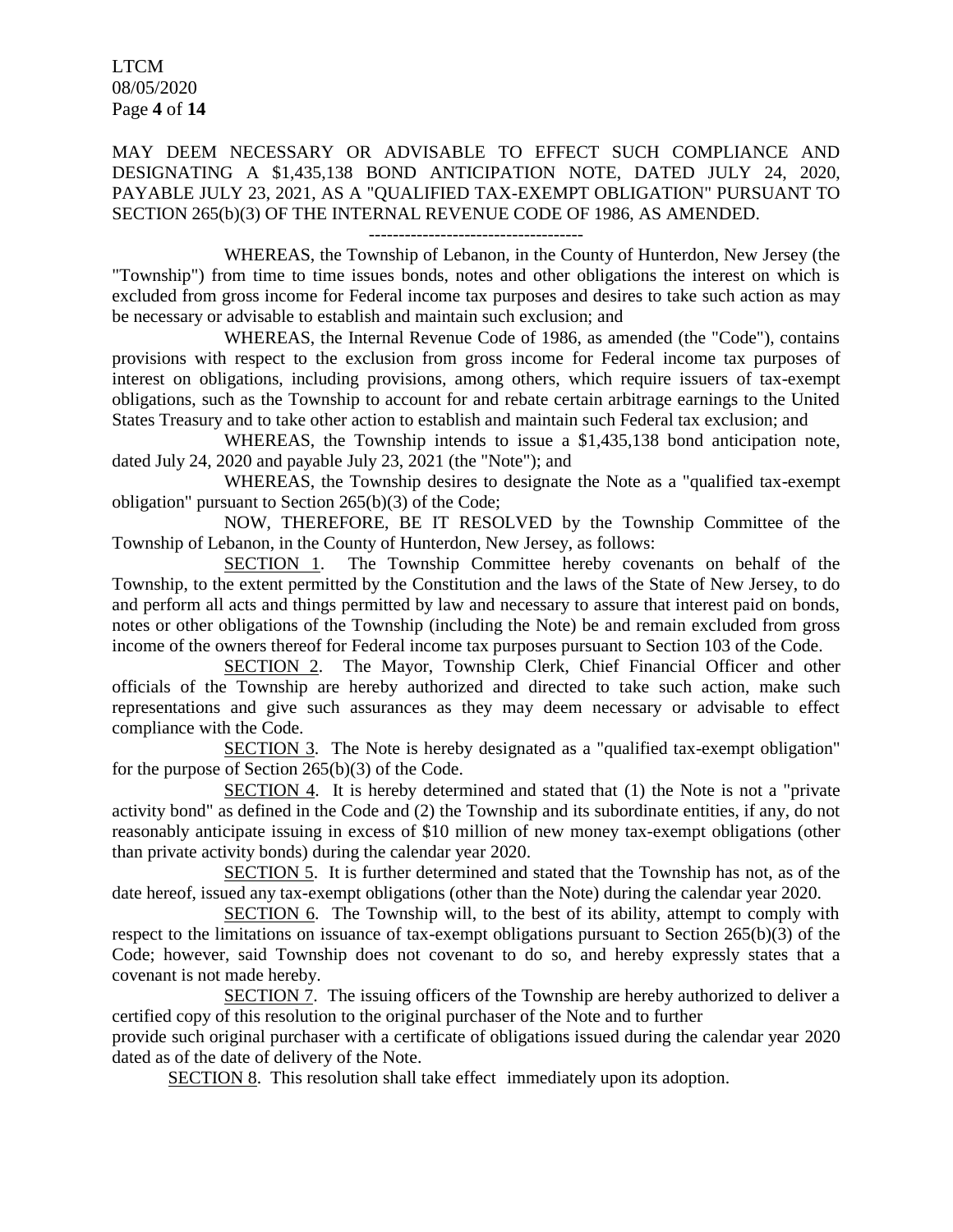LTCM 08/05/2020 Page **5** of **14**

## **Resolution 50-2020 - DOT Local Aid Application – 2021 East Hill Road Resurfacing Project**

*Motion by Mr. Laul seconded by Mr. McKee and carried by unanimous favorable roll call vote, the* Township Committee approved Resolution No. 50-2020 as attached.

## TOWNSHIP OF LEBANON COUNTY OF HUNTERDON RESOLUTION NO. 50-2020 NEW JERSEY DEPARTMENT OF TRANSPORTATION

## **Resolution 51-2020 - Sliker and Anthony Road Improvements - Award of State Aid Project**

*Motion by Ms. Koehler, seconded by Mr. Wunder and carried by unanimous favorable roll call vote,* the Township Committee approved Resolution No. 51-2020 as written below.

# TOWNSHIP OF LEBANON COUNTY OF HUNTERDON RESOLUTION NO. 51-2020 NEW JERSEY DEPARTMENT OF TRANSPORTATION DIVISION OF LOCAL AID AND ECONOMIC DEVELOPMENT RECOMMENDATION OF AWARD STATE AID PROJECT

BE IT RESOLVED

that Lebanon Township Committee hereby recommends to the New Jersey Department of Transportation that the contract for The Intersection Realignment Portion of PRO-2018-Sliker Road Improvements 2018-00067 and PRO-2019 Anthony Road Improvements 2019-00373 (Name of Project) in the Township of Lebanon County of Hunterdon (Name of Municipality) be awarded to Capital Paving & Contracting, LLC\_ whose bid amounted to  $\frac{1}{268,149.30}$  subject to the approval of the Department. That the presiding officer of this body be and is hereby directed to sign for and, on its behalf, the contract in the prescribed form for said construction.

**Resolution No. 52-2020 - Sliker and Anthony Road Overlay – Award of State Aid Project** Mr. Wunder stated that on Anthony Road, just past Mt. Lebanon Road, there is a narrow bridge with a blind curve which is a hazard. The County should look into addressing the problem.

*Motion by Mr. McKee, seconded by Ms. Koehler and carried by unanimous favorable roll call vote,* the Township Committee approved Resolution No. 52-2020 as written below.

> NEW JERSEY DEPARTMENT OF TRANSPORTATION DIVISION OF LOCAL AID AND ECONOMIC DEVELOPMENT RECOMMENDATION OF AWARD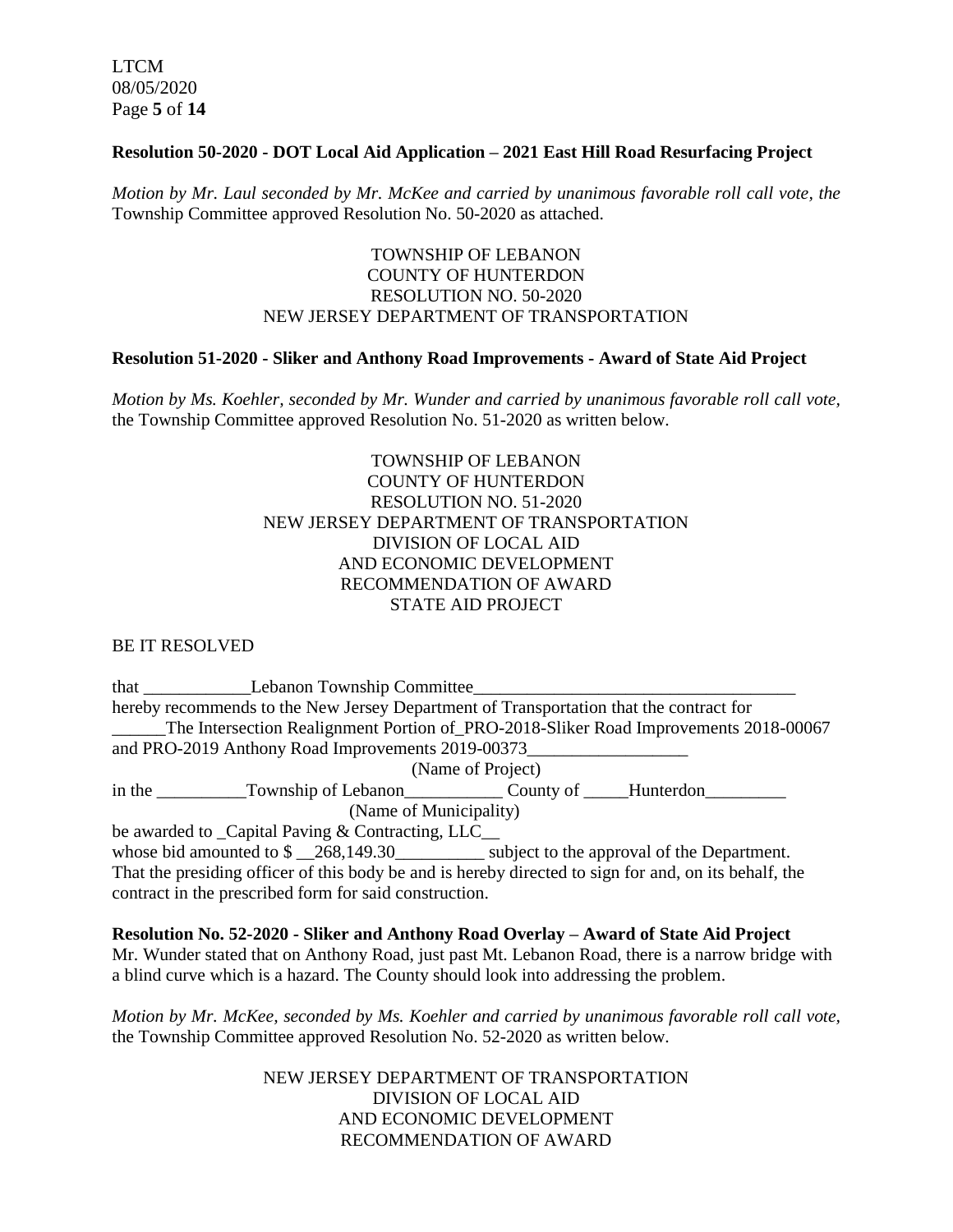LTCM 08/05/2020 Page **6** of **14**

## STATE AID PROJECT

#### BE IT RESOLVED

that \_\_\_\_\_\_\_\_\_\_\_\_Lebanon Township Committee\_\_\_\_\_\_\_\_\_\_\_\_\_\_\_\_\_\_\_\_\_\_\_\_\_\_\_\_\_\_\_\_\_\_\_\_ hereby recommends to the New Jersey Department of Transportation that the contract for The Road Overlay Portion of PRO-2018-Sliker Road Improvements 2018-00067 and PRO-2019 Anthony Road Improvements 2019-00373\_\_\_\_\_\_\_\_\_\_\_\_\_\_\_\_\_\_ (Name of Project) in the \_\_\_\_\_\_\_\_\_\_Township of Lebanon\_\_\_\_\_\_\_\_\_\_\_\_\_\_\_\_\_County of \_\_\_\_\_Hunterdon\_\_\_ be awarded to \_Tilcon New York, Inc. (Through Morris County Cooperative Pricing Council) whose bid amounted to \$ 420,927.30 Per Road Resurfacing Contract #6 subject to the approval of the Department. That the presiding officer of this body be and is hereby directed to sign for and, on its behalf, the

## **Resolution 53-2020 - 2020-Hollow Road Beam Guide Rail Replace – Award of State Aid Project**

contract in the prescribed form for said construction.

*Motion by Mr. Wunder, seconded by Ms. Koehler and carried by unanimous favorable roll call vote,* the Township Committee approved Resolution No. 53-2020 as written below.

# RESOLUTION NO. 53-2020 NEW JERSEY DEPARTMENT OF TRANSPORTATION DIVISION OF LOCAL AID AND ECONOMIC DEVELOPMENT RECOMMENDATION OF AWARD STATE AID PROJECT

#### BE IT RESOLVED

| that the contract of the contract of the contract of the contract of the contract of the contract of the contract of the contract of the contract of the contract of the contract of the contract of the contract of the contr | <b>Lebanon Township Committee</b>                                                       |  |  |                |  |
|--------------------------------------------------------------------------------------------------------------------------------------------------------------------------------------------------------------------------------|-----------------------------------------------------------------------------------------|--|--|----------------|--|
|                                                                                                                                                                                                                                | hereby recommends to the New Jersey Department of Transportation that the contract for  |  |  |                |  |
|                                                                                                                                                                                                                                | PRO-2020-Hollow Road Guide Rail Replace-00141                                           |  |  |                |  |
| (Name of Project)                                                                                                                                                                                                              |                                                                                         |  |  |                |  |
| in the                                                                                                                                                                                                                         | Township of Lebanon County of Hunterdon                                                 |  |  |                |  |
|                                                                                                                                                                                                                                | (Name of Municipality)                                                                  |  |  |                |  |
|                                                                                                                                                                                                                                | be awarded to _Road Safety Systems, LLC (via Morris County Cooperative Pricing Council) |  |  |                |  |
|                                                                                                                                                                                                                                | whose bid amounted to $\frac{139,294.05}{2}$ ( <i>Based on Estimated Quantities</i> )   |  |  | subject to the |  |
| approval of the Department.                                                                                                                                                                                                    |                                                                                         |  |  |                |  |

That the presiding officer of this body be and is hereby directed to sign for and on its behalf the contract in the prescribed form for said construction.

## **Resolution 54-2020 Covid-19 Township Vacation and Travel Policy**

*Motion by Ms. Koehler, seconded by Mr. Wunder and carried by unanimous favorable roll call vote*, the Township Committee approved amending the Travel Policy, Under Travel Advisory, converting "restricts travel to and from" to "places restrictions on travel to and from".

*Motion by Mr. Wunder, seconded by Ms. Koehler and carried by unanimous favorable roll call* vote, the Township Committee approved Resolution No. 54-2020 as written below.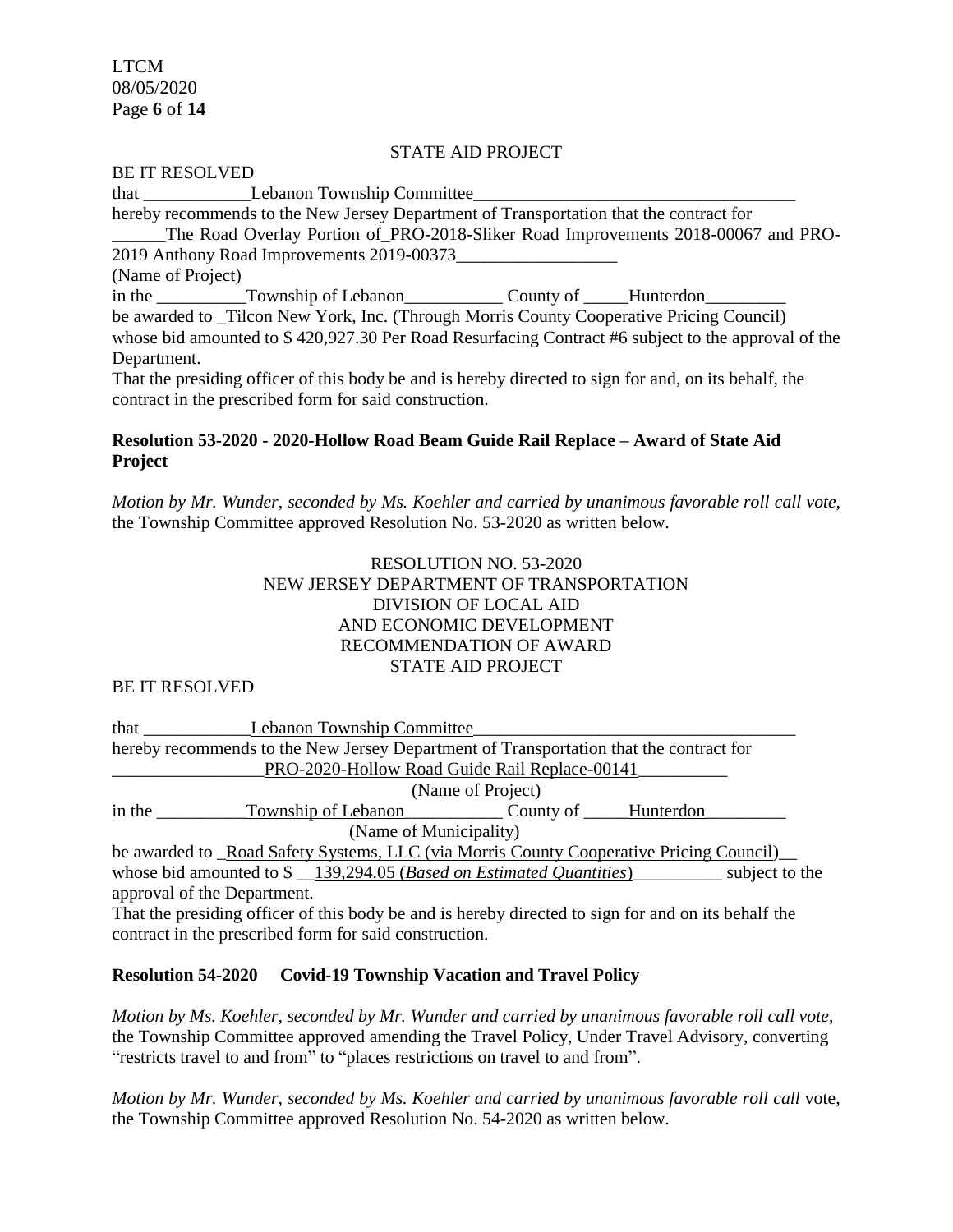## TOWNSHIP OF LEBANON COUNTY OF HUNTERDON STATE OF NEW JERSEY RESOLUTION NO. 54-2020 APPROVING THE COVID-19 TOWNSHIP VACATION AND TRAVEL POLICY

WHEREAS, Coronavirus disease 2019 ("COVID-19") is a contagious respiratory disease caused by the SARS-CoV-2 virus; and

WHEREAS, the Township is committed to providing a safe and healthy workplace; and

WHEREAS, in order to mitigate the risk of spreading COVID-19 through employee travel decisions, the Township will be requiring employees to abide by the recent Travel Advisory issued by the State of New Jersey

WHEREAS, the Township of Lebanon has established a COVID-19 Township Vacation and Travel Policy attached hereto as "Exhibit A," in order to mitigate the risk of spreading COVID-19 through employee travel decisions, the Township will be requiring employees to abide by the recent Travel Advisory issued by the State of New Jersey and

NOW, THEREFORE BE IT RESOLVED, by the governing body of the Township of Lebanon, County of Hunterdon, State of New Jersey. that the attached COVID-19 township Vacation and Travel Policy is hereby approved.

#### **Resolution 55-2020 Award Bid for Road Materials**

*Motion by Mr. Wunder, seconded by Ms. Koehler and carried by unanimous favorable roll call vote,* the Township Committee approved Resolution No. 55-2020 as written below.

## TOWNSHIP OF LEBANON COUNTY OF HUNTERDON STATE OF NEW JERSEY RESOLUTION NO. 55-2020 RESOLUTION AWARDING A CONTRACT FOR 2020 ROAD MATERIALS

WHEREAS, bids were received on August 5, 2020 for 2020 Road Materials, and WHEREAS, the Township Committee has reviewed the recommendations made by the Township Public Works Manager on said bids.

NOW, THEREFORE, BE IT RESOLVED by the Township Committee of the Township of Lebanon, County of Hunterdon, State of New Jersey that the following contracts be awarded based on the recommendation of the Township Manager of Public Works.

| <b>COMPANY</b>   | <b>ITEM</b>      | <b>PRICE</b>    |  |
|------------------|------------------|-----------------|--|
| Warren Materials | Top Mix $(I-5)$  | \$53.64 per ton |  |
| Warren Materials | Base Mix $(I-4)$ | \$47.84 per ton |  |

BE IT FURTHER RESOLVED that the Mayor and Township Clerk are herby authorized and directed to execute the contracts for same.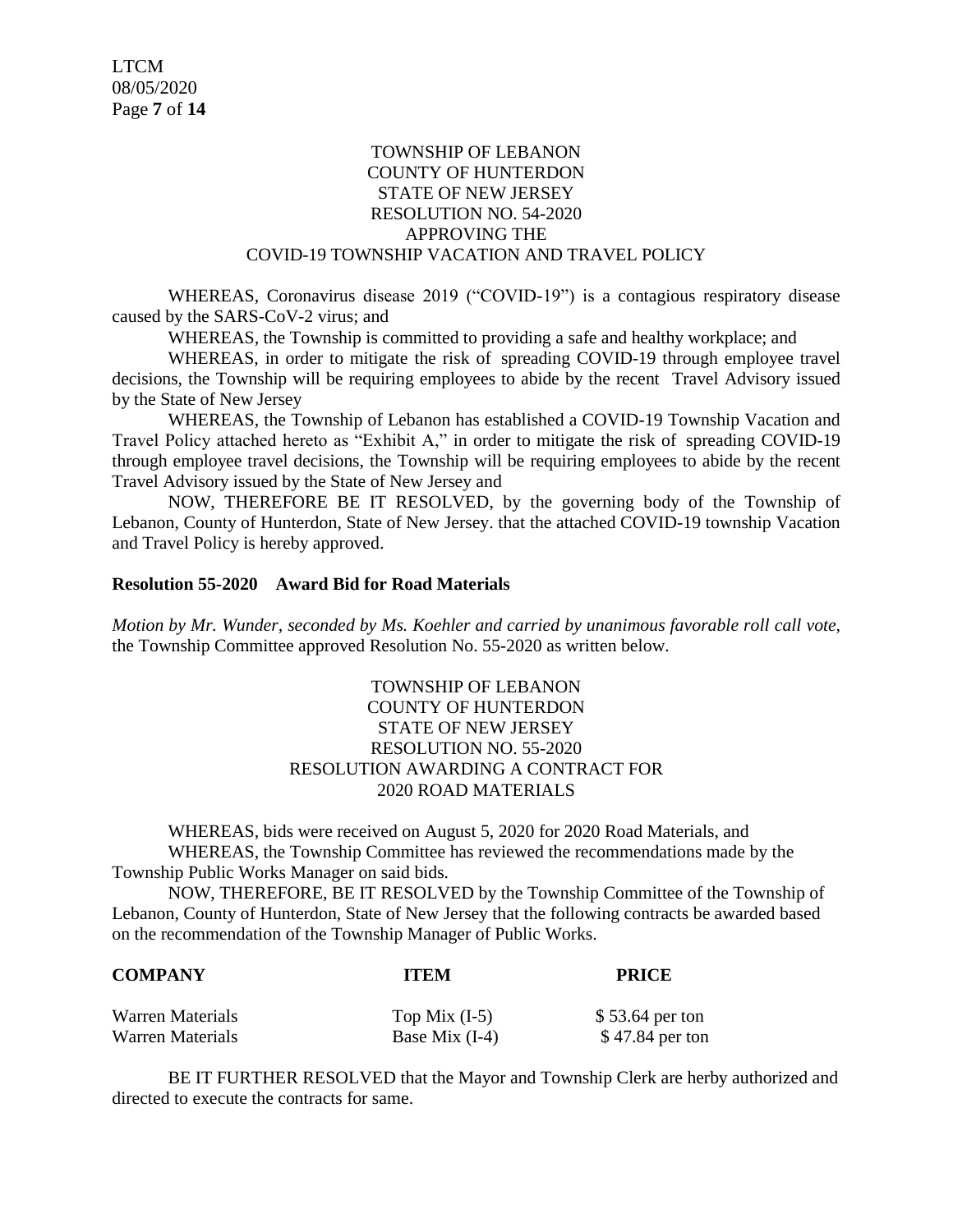LTCM 08/05/2020 Page **8** of **14**

## **Resolution 56-2020 Renewal of Retail Consumption License – Asdal Holdings, LLC**

*Motion by Ms. Koehler, seconded by Mr. Laul and carried by unanimous favorable roll call vote, the* Township Committee approved Resolution No. 56-2020 as written below.

# TOWNSHIP OF LEBANON COUNTY OF HUNTERDON STATE OF NEW JERSEY RESOLUTION NO. 56-2020 PLENARY RETAIL CONSUMPTION LICENSE SPECIAL CONDITION

WHEREAS, the below listed Plenary Retail Consumption Licensee has submitted an application to the State of New Jersey Division of ABC; and

WHEREAS, the applicant is qualified to be licensed according to all statutory, regulatory and local government ABC Laws and regulations; and

WHEREAS, the applicant has paid a filing fee of \$200.00 to the State of New Jersey and a Township License Fee of \$2,500.00.

WHEREAS, the license has been inactive and the licensee has petitioned the Director of the Division of ABC for a Special Ruling pursuant to the provisions of N.J.S.A. 33:1-12.39; and

WHEREAS, as the licensee is requesting relief for the 2018-19, 2019-2020 and 2020-2021 license terms a Special Condition must be placed upon the license stating that no further renewals of this license shall be granted unless the license is being actively used at an approved site on or before June 30, 2021, except if good cause for reconsideration is shown.

NOW, THEREFORE BE IT RESOLVED, by the Township Committee of the Township of Lebanon, in the County of Hunterdon, State of New Jersey, that the listed License be granted a renewal for the 2020-2021 year: and

NOW, BE IT FURTHER RESOLVED, by the Township Committee of the Township of Lebanon, in the County of Hunterdon, State of New Jersey, that a Special Condition is placed upon License No. 1019-33-007-002; Asdal Holdings, LLC- 374 Vernoy Road, establishing that no further renewals of this license shall be granted unless the license is being actively used at an approved site on or before June 30, 2021, except if good cause for reconsideration is shown.

## **Resolution 57-2020 - Renewal of Retail Consumption License – The Rock Corp. of Tewksbury**

*Motion by Mr. McKee, seconded by Ms. Koehler and carried by unanimous favorable roll call vote,* the Township Committee approved Resolution No. 57-2020 as written below.

# TOWNSHIP OF LEBANON COUNTY OF HUNTERDON STATE OF NEW JERSEY RESOLUTION NO. 57-2020 RESOLUTION RENEWING A PLENARY RETAIL DISTRIBUTION LICENSE

WHEREAS, the listed Plenary Retail Distribution Licensee has submitted an application to the State of New Jersey Division of ABC; and

WHEREAS, the applicant is qualified to be licensed according to all statutory, regulatory and local government ABC Laws and regulations; and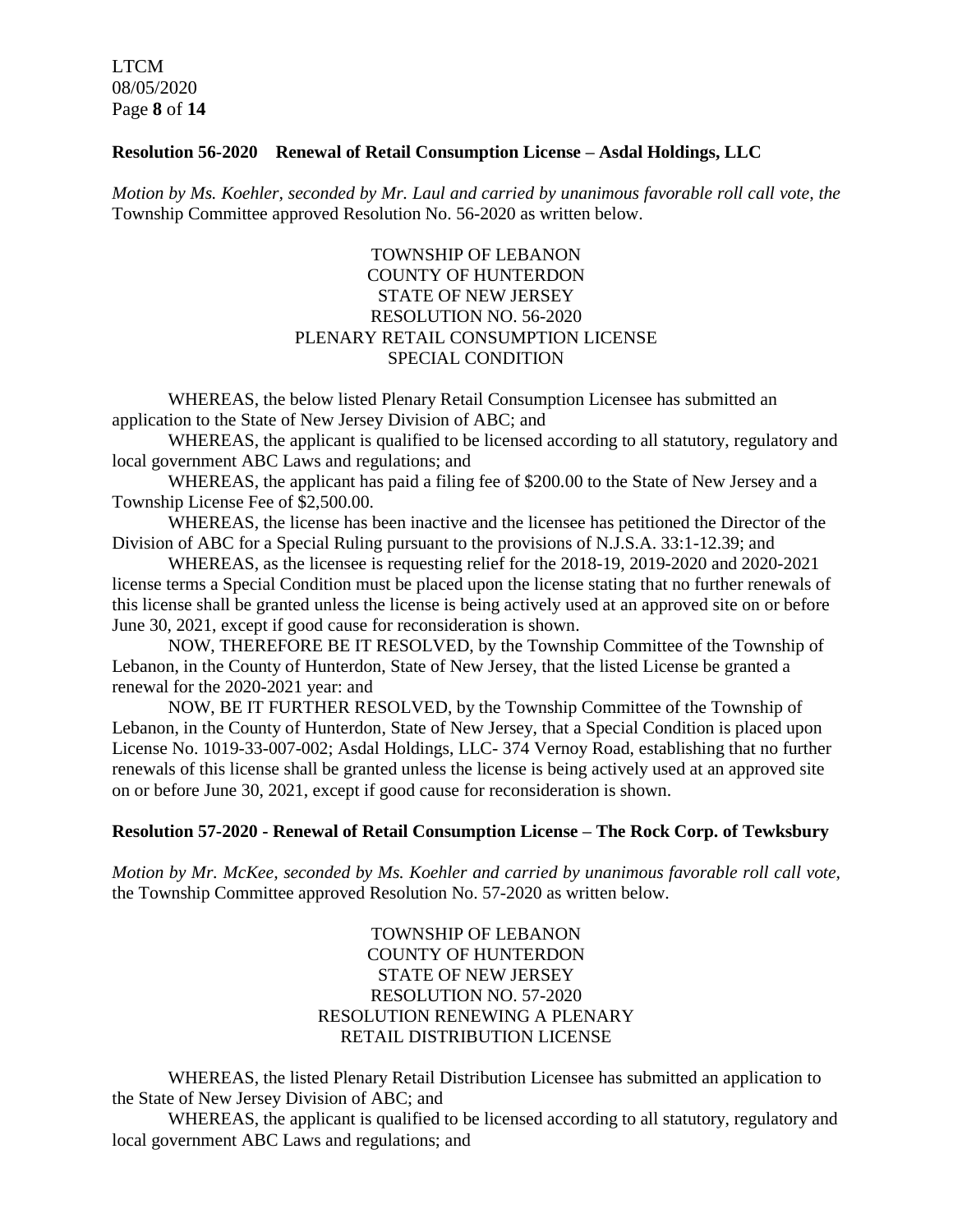LTCM 08/05/2020 Page **9** of **14**

WHEREAS, the applicant has paid a filing fee of \$200.00 to the State of New Jersey and a Township License Fee of \$2,500.00.

NOW, THEREFORE BE IT RESOLVED, by the Township Committee of the Township of Lebanon, in the County of Hunterdon, State of New Jersey, that the listed License be granted a renewal for the 2020-2021 year:

1019-44-008-002 The Rock Corp. of Tewksbury t/a Bourbon Street Wine and Liquor 425 Route 513, Califon, NJ

## **OLD BUSINESS**

## **Fire Department's Request to Refurbish Ambulance**

The Fire Department is requesting that the Township upgrade the oldest ambulance. This would bring the third ambulance up to meet the requirements for state certification. The Fire Department will then be able to charge for transports with the ambulance. The ambulance will be back up for other ambulances and will reduce the amount of mileage put on them. The upgrade will extend the life of the ambulance by 8 to 10 years. Upgrading the ambulance was discussed during budget meeting and the cost is in the Capital Budget.

*Motion by Mr. Wunder, seconded by Ms. Koehler and carried by unanimous favorable roll call vote,* the Township Committee approved the request of the Fire Department for VCI Emergency Vehicle Specialists to upgrade the ambulance at a cost of \$39,880.00, as approved by the QPA.

Mr. Wunder said that it was posted on Facebook that the Fire Department is looking for PPE donations. Mr. Wunder asked if the Township can assist them in some way. Mr. McKee said that he will look into it.

## **Utility Room Sink**

Mr. Wunder provided the Committee with a handout for the cleaning of the basement. Mr. Wunder would like to schedule an inspection of the building. Mayor Schmidt feels that the Township needs a more comprehensive plan. Discussion was held on removing and replacing the sinks in the utility room.

*Motion by Mr. Wunder, seconded by Mr. Laul and carried by unanimous favorable roll call vote, the* Township Committee approved the hiring of a plumber, as soon as possible, to remove one large sink, replace the small one with a wall mounted sink and to cap off piping. Three quotes need to be received.

## **ADMINISTRATOR UPDATE**

Mr. Barberio stated that he will be providing the Committee with a formal report the second meeting of each month. Items from the first meeting will be held for later in the month. The formal reports will include Department Head meeting details as well as an update on his tasks.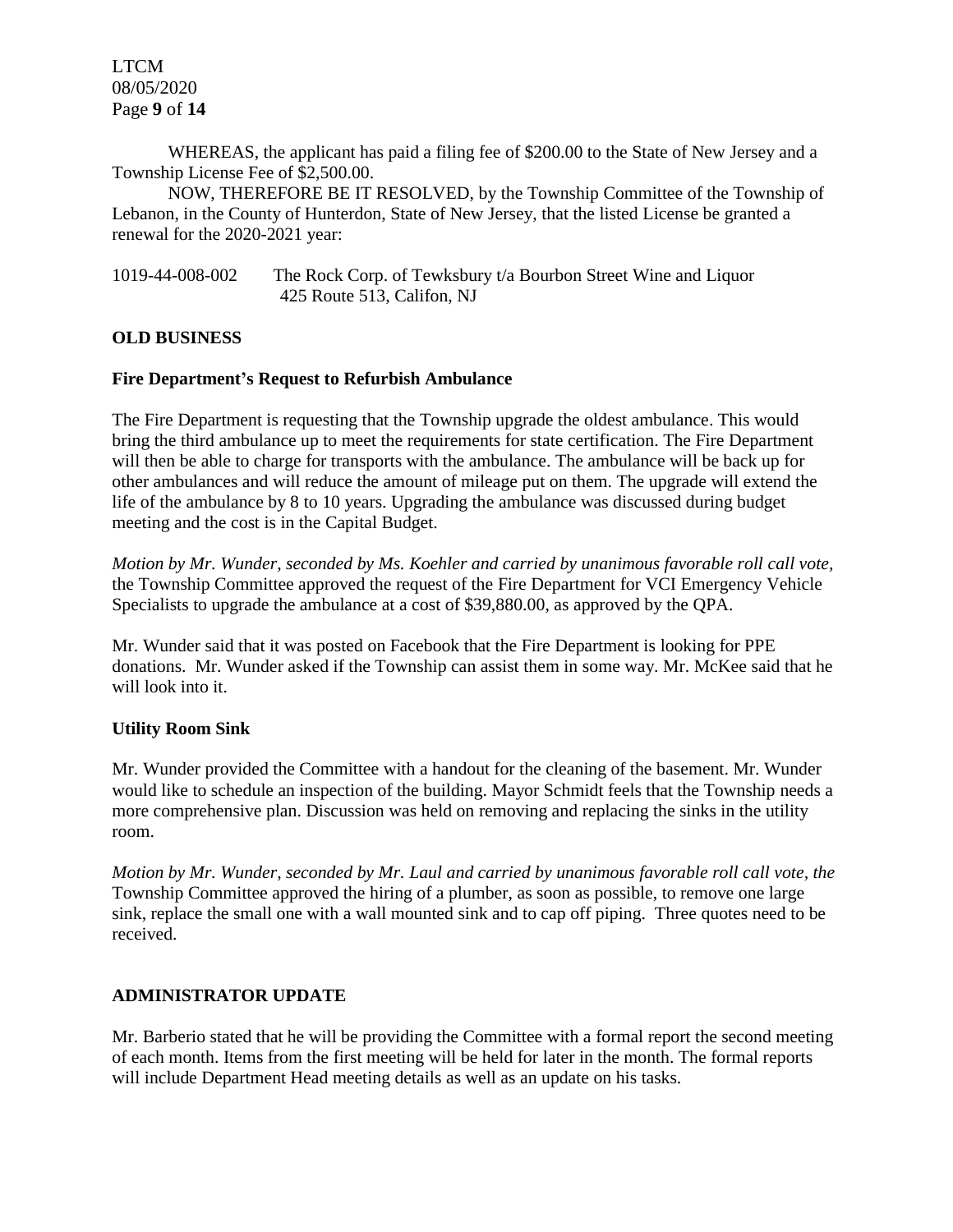LTCM 08/05/2020 Page **10** of **14**

Mr. Barberio said that he is very close to completing the Policy and Procedures Manual. He had to add the appendix, including forms needed as well as job descriptions and essential functions. Mr. Barberio will also be meeting with the Property and Casualty Company.

## **NEW BUSINESS**

## **Voorhees High School - Shared Services Agreement for Law Enforcement Officers (SLEO's)**

*Motion by Ms. Koehler, seconded by Mr. Wunder and carried by unanimous favorable roll call vote,* the Township Committee approved the Voorhees High School - Shared Services Agreement for Law Enforcement Officers for the 2020-2021 year with the amendment of changing the title of the Agreement to Voorhees High School - Shared Services Agreement for Special Law Enforcement Officers.

## **Voorhees High School - Shared Services Agreement for Law Enforcement Office (SRO)**

Mayor Schmidt stated that for the past several years the Township has been providing a School Resource Officer to Voorhees High School. Since the initial agreement the fee paid to the Township stayed flat at \$86,000. The Township has requested to increase the amount by 10% to \$94.600. for the 2020-2021 year.

*Motion by Mr. Laul, seconded by Mr. Wunder and carried by unanimous favorable roll call vote, the* Township Committee approved the Voorhees High School - Shared Services Agreement for Law Enforcement Office (SRO) for the 2020-2021 year.

## **Lebanon Township School District - Agreement for Law Enforcement Officers**

Mayor Schmidt said that the Township provides two SLEO's to the School. Attorney Lyons stated that he has not discussed the title change to include the Special Law Enforcement Officers but he does not feel that there will be a problem. Attorney Lyons informed the Committee that the School has requested a substantive change to Paragraph 13 in the Agreement.

The School is requesting that they not be required to indemnify the Township for the actions of the Special Law Enforcement Officer. They would also like for the Township to indemnify the School of the actions of the Officer. The remaining indemnifications of the Township Officials and the Governing Body will remain the same. The School's position is that the Township is in a better position to prevent any actions of the Officers that may lead to litigation against both entities.

*Motion by Mr. Laul, seconded by Ms. Koehler and carried by unanimous favorable roll call vote, the* Township Committee approved the Lebanon Township School District Agreement for Law Enforcement Officers with the amendment to the title to read Special Law Enforcement Officers and to amend Paragraph 13 as stated by Attorney Lyons in the above paragraph.

## **Lebanon Township School District – Agreement for Various Services**

Mayor Schmidt stated that the cost for the various services has remained at \$20,000 since 2017. The Township is proposing to increase the amount to \$22,000. Mr. Laul stated that the payment schedule in the Agreement does not reflect the increase. Each of the quarterly payments should be \$5500.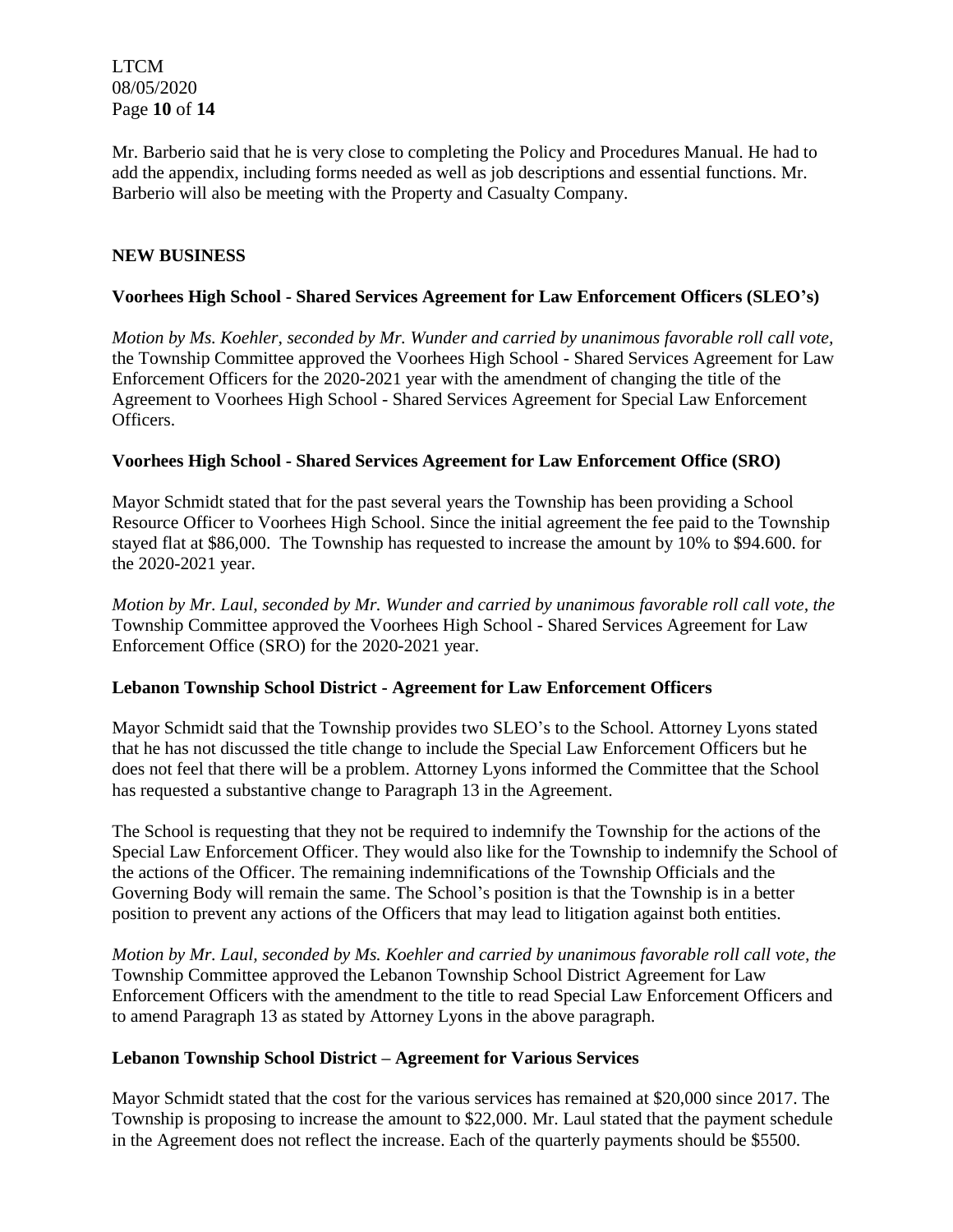LTCM 08/05/2020 Page **11** of **14**

*Motion by Mr. McKee, seconded by Mr. Laul and carried by unanimous favorable roll call vote*, *the* Township Committee approved the Lebanon Township School District – Agreement for Various Services with the amendment to the payment schedule to reflect \$5500. per pay period.

# **Police Chief Request to Purchase Ammunition**

*Motion by Mr. Laul, seconded by Ms. Koehler, and carried by unanimous favorable roll call vote, the* Township Committee approved the Police Chief's request to purchase ammunition from Hackettstown Firearm Storage at \$1590.

# **Electronic Payment Proposal**

Mayor Schmidt stated that the Committee has been provided with a proposal from Cit-*e*-Net, LLC for online payments. This is not for credit card payments. It would work right out of checking accounts. The company links with the Township's property tax company, Vital. Mayor Schmidt provided an overview of how the payment process will work. There is a one-time cost to link to the system at \$1000. The annual fee is \$1250 which is for any number of payments received.

*Motion by Mr. Laul, seconded by Mr. Wunder and carried by unanimous favorable roll call vote,* the Township Committee approved the Cit-*e*-Net, LLC proposal pending Attorney Lyons approval of the contract.

# **Route 513 Bridge Project**

Mr. Laul stated that he has been informed by the County that the Route 513 Bridge Project is due to be completed early to mid-September.

Mr. Laul also stated that with regard to the Hill Road and Bunnvale Road resurfacing, the County will be trying to focus on Hill Road first to minimize Bunnvale Road closures. The hope is that when they are ready to work on Bunnvale Road they will be close to opening the bridge on Route 513.

# **SLEO Appointment**

Chief Rautenberg asked when the third Special Law Enforcement Officer will be appointed. The Chief was informed that the appointment can be made at the August 19, 2020 meeting, after the Board has approved the agreement.

# **PRESENTATION OF VOUCHERS**

Committee Members provided a description of vouchers exceeding \$1000.00.

*Motion by Ms. Koehler, seconded by Mr. Wunder and carried by unanimous favorable roll call vote,* the Township Committee approved the July 17, 2020 (\$80,620.90) and August 5, 2020 (\$1,009,975.74) bill lists in the total amount of \$1,090,596.64.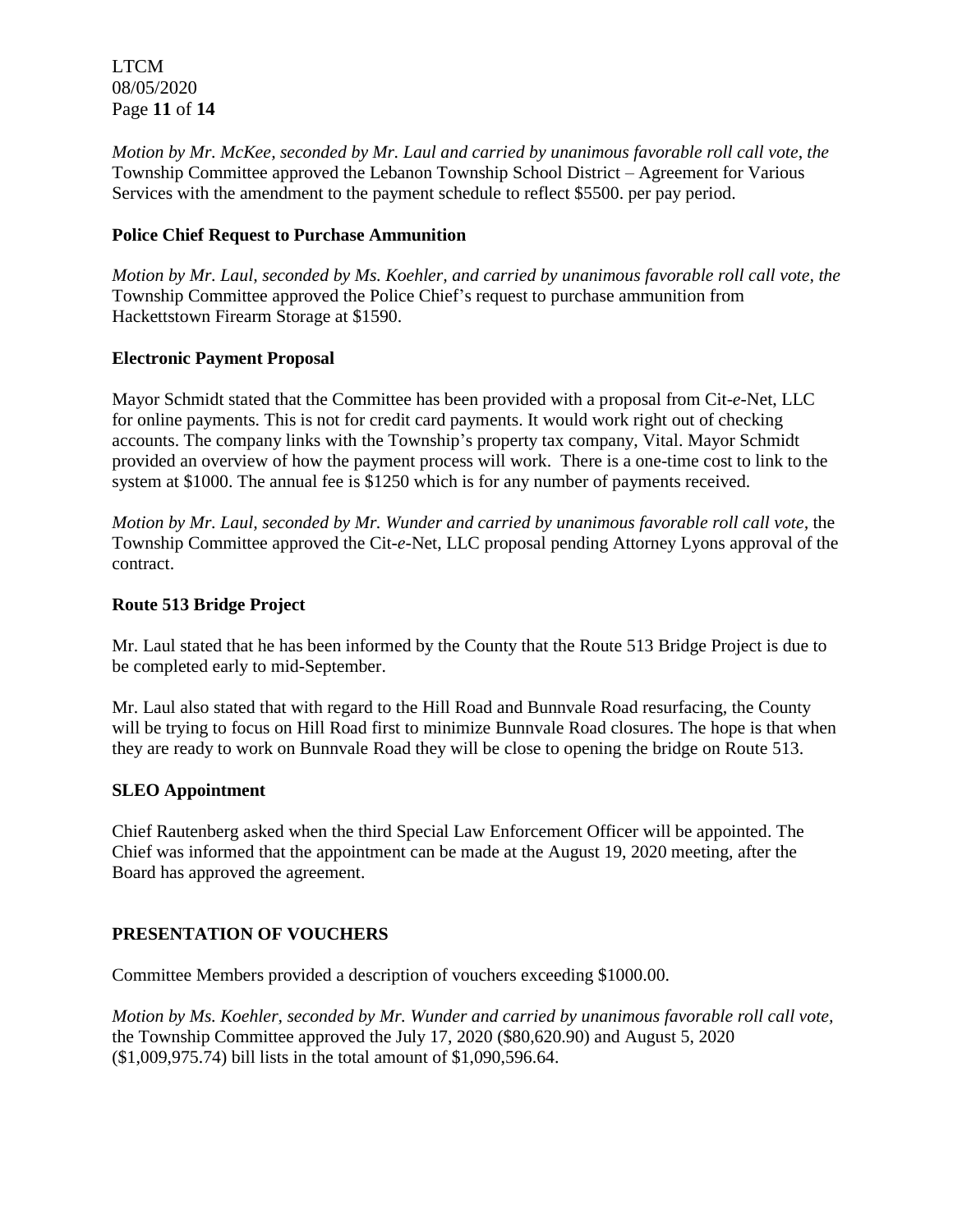LTCM 08/05/2020 Page **12** of **14**

# **CORRESPONDENCE**

- a. Tax Collector's Report for the Month of June 2020
- b. Animal Control Officer's Report for June 2020
- c. Township Historians January 2019 December 2019 Meeting Minutes
- d. Curator's Report July 15, 2020 and August 5, 2020

## **PUBLIC COMMENTS**

Mr. Wunder stepped out of the meeting.

*Motion by Ms. Koehler seconded by Mr. Laul and carried by favorable roll call vote, the Township* Committee opened the Public Comment portion of the meeting at 9:00 p.m. AYES: Koehler, Laul, McKee, Schmidt ABSTAIN: Wunder

There were no comments from the public.

*Motion by Ms. Koehler seconded by Mr. Laul and carried by favorable roll call vote, the Township* Committee closed the Public Comment portion of the meeting at 9:00 p.m. AYES: Koehler, Laul, McKee, Schmidt ABSTAIN: Wunder

Mr. Wunder rejoined the meeting. **EXECUTIVE SESSION - Resolution No. 58 -2020**

*Motion by Ms. Koehler, seconded by Mr. Laul and carried by favorable roll call vote, the Township* Committee approved Resolution No. 58-2020 and convened into executive session at 9:02 p.m. Action may be taken.

# **TOWNSHIP OF LEBANON COUNTY OF HUNTERDON STATE OF NEW JERSEY RESOLUTION NO. 58-2020**

## **RESOLUTION AUTHORIZING EXECUTIVE SESSION**

**WHEREAS**, the Open Public Meetings Act; *N.J.S.A.* 10:4-6 *et seq*., declares it to be the public policy of the State to insure the right of citizens to have adequate advance notice of and the right to attend meetings of public bodies at which business affecting the public is discussed or acted upon; and

**WHEREAS**, the Open Public Meetings Act also recognizes exceptions to the right of the public to attend portions of such meetings; and

**WHEREAS**, the Mayor and Committee find it necessary to conduct an executive session closed to the public as permitted by the *N.J.S.A*. 40:4-12; and

**WHEREAS**, the Mayor and Committee will reconvene in public session at the conclusion of the executive session;

**NOW, THEREFORE, BE IT RESOLVED** by the Mayor and Committee of the Township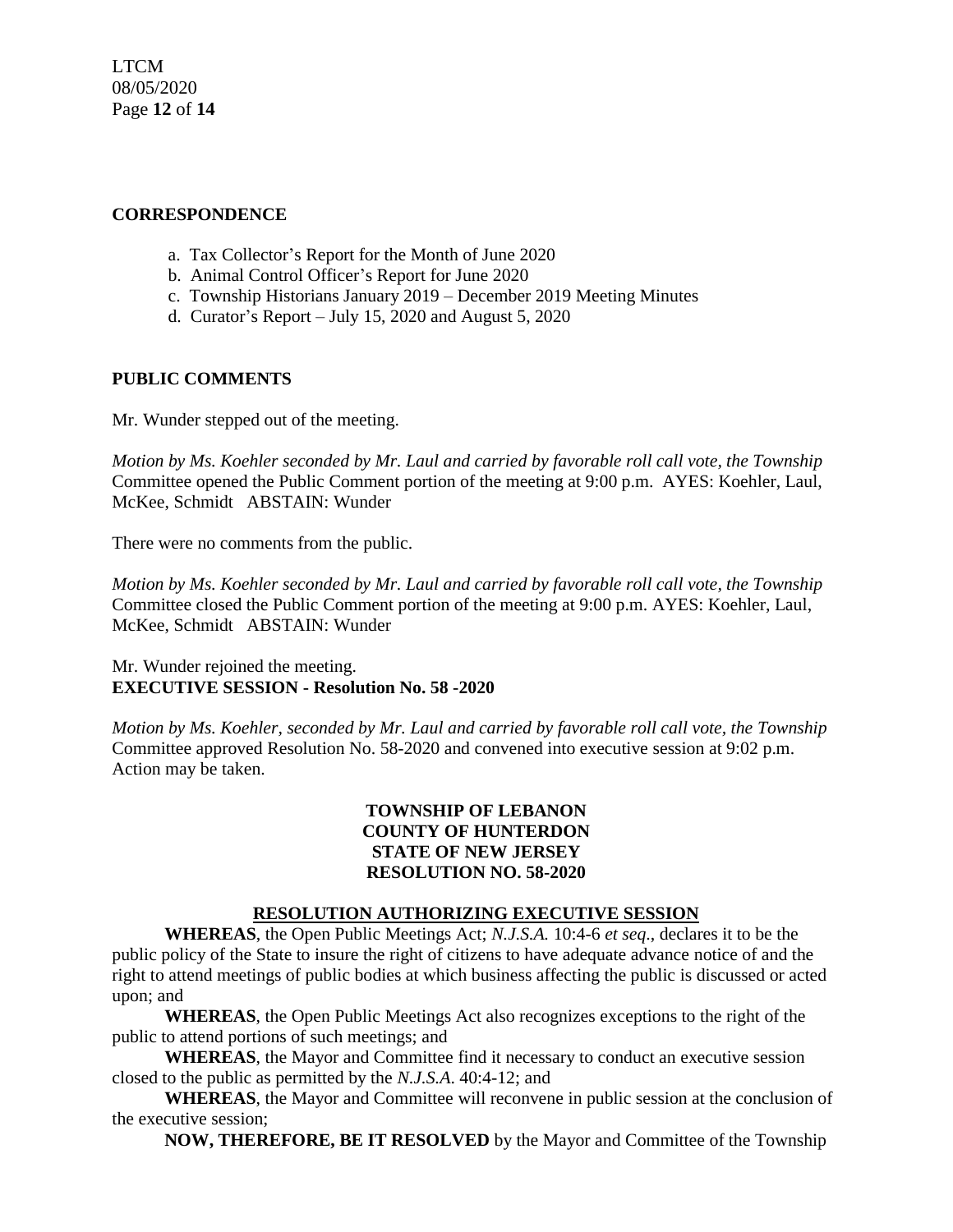# LTCM 08/05/2020 Page **13** of **14**

of Lebanon, County of Hunterdon, State of New Jersey that they will conduct an executive session to discuss the following topic(s) as permitted by *N.J.S.A*. 40:4-12:

\_\_\_\_\_\_A matter which Federal Law, State Statute or Rule of Court requires be kept confidential or excluded from discussion in public (Provision relied upon:

\_\_\_\_\_\_\_\_\_\_\_\_\_\_\_\_\_\_\_\_\_\_\_\_\_\_\_\_\_\_\_\_\_\_\_\_\_\_\_\_\_\_\_\_\_\_\_\_\_\_\_\_\_); \_\_\_\_\_\_A matter where the release of information would impair a right to receive funds from the federal government;

\_\_\_\_\_\_A matter whose disclosure would constitute an unwarranted invasion of individual privacy;

\_\_\_\_\_\_A collective bargaining agreement, or the terms and conditions thereof (Specify contract:

\_\_\_\_\_\_\_\_\_\_\_\_\_\_\_\_\_\_\_\_\_\_\_\_\_\_\_\_\_\_\_\_\_\_\_\_\_\_\_\_\_\_\_);  $X_{\text{max}}$  A matter involving the purpose, lease or acquisition of real property with public funds, the setting of bank rates or investment of public funds where it could adversely affect the public interest if discussion of such matters were disclosed; **Giaquinto Land Acquisition**

X Tactics and techniques utilized in protecting the safety and property of the public provided that their disclosure could impair such protection; **Building Safety**

\_\_\_\_\_\_Investigations of violations or possible violations of the law;

X Pending or anticipated litigation or contract negotiation in which the public body is or may become a party; (The general nature of the litigation or contract negotiations is: **Municipal Court**  Agreement Professional Service Contracts The public disclosure of such information at this time would have a potentially negative impact on the municipality's position in the litigation or negotiation; therefore this information will be withheld until such time as the matter is concluded or the potential for negative impact no longer exists.)

 Matters falling within the attorney-client privilege, to the extent that confidentiality is required in order for the attorney to exercise his or her ethical duties as a lawyer; (The general nature of the matter is:  $OR$  the public disclosure of such information at this time would have a potentially negative impact on the municipality's position with respect to the matter being discussed; therefore this information will be withheld until such time as the matter is concluded or the potential for negative impact no longer exists.*)*;

 X Matters involving the employment, appointment, termination of employment, terms and conditions of employment, evaluation of the performance, promotion or disciplining of any specific prospective or current public officer or employee of the public body, where all individual employees or appointees whose rights could be adversely affected have not requested in writing that the matter(s) be discussed at a public meeting; (The employee(s) and/or general nature of discussion is: **CWA Union Contract** the public disclosure of such information at this time would violate the employee(s) privacy rights; therefore this information will be withheld until such time as the matter is concluded or the threat to privacy rights no longer exists.;

Deliberation occurring after a public hearing that may result in the imposition of a specific civil penalty or loss of a license or permit;

**BE IT FURTHER RESOLVED** that the Mayor and Committee hereby declare that their discussion of the subject(s) identified above may be made public at a time when the Township Attorney advises them that the disclosure of the discussion will not detrimentally affect any right, interest or duty of the Township or any other entity with respect to said discussion.

**BE IT FURTHER RESOLVED** that the Mayor and Committee, for the reasons set forth above, hereby declare that the public is excluded from the portion of the meeting during which the above discussion shall take place.

The public meeting reconvened at 10:25 p.m.